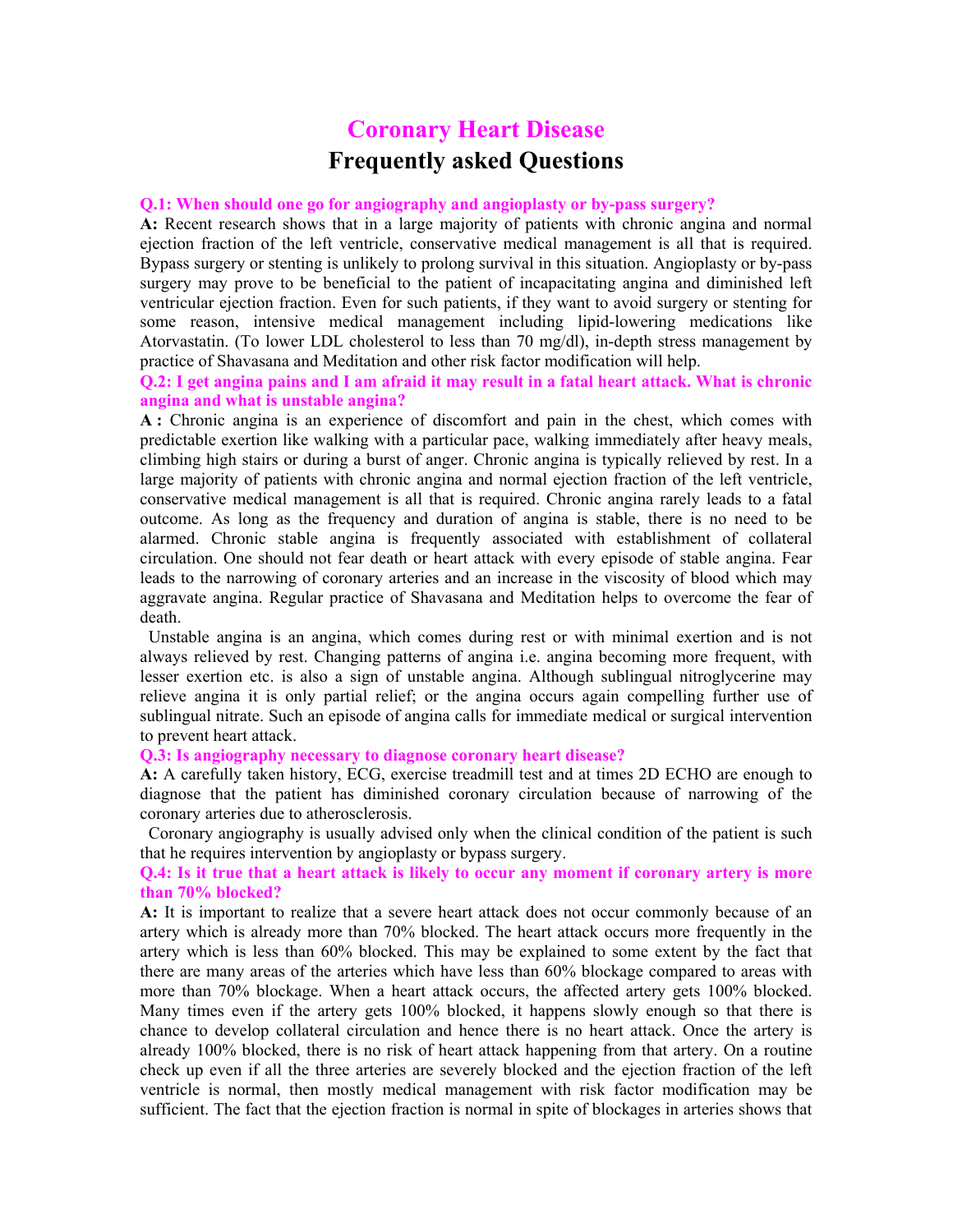there is sufficient collateral circulation available to the heart muscle. In other words, natural bypass may have already taken place.

**Q.5: There is a common belief that blockages in the arteries cannot be reversed. Is the reversal of blockages at all possible?**

**A:** Life-style changes and treatment of high cholesterol by appropriate treatment with a lipid lowering agent. aiming to bring the LDL cholesterol below 70mgm will halt the progress of narrowing of the arteries due to atherosclerosis and will result in reversal of blockages. Heavily calcified blockages are slow to reverse. However, most blockages get naturally bypassed through collateral circulation. Regular moderate exercise, maintenance of normal weight, normal BP, normal postprandial blood sugar will increase collateral circulation.

## **Q.6: What type of symptoms should prompt one to seek immediate medical help to prevent a Heart Attack?**

**A:** If you experience discomfort in the chest, like a feeling of tightness or severe pain, which may or may not radiate to either of the arms, with or without a choking sensation in the throat or any unusual feeling of distress in the chest, you should immediately call for an ambulance to get your pain evaluated in a nearby hospital. This is important if you are prone to coronary heart disease because of strong family history, high blood pressure, diabetes, high cholesterol or a habit of smoking. If the pain is diagnosed as acute myocardial infarction (heart attack) or unstable angina, then angiography followed by angioplasty or bypass surgery is necessary. One 325 mg tablet of Aspirin (to be avoided if there is known allergy to aspirin) dissolved in water should be taken immediately. Four to eight pills of 75 mg of Clopidogrel may be taken with a glass of water and a Sorbitrate can be taken under the tongue if there is delay in getting emergent medical help.

**Q.7: Very often there is difference of opinion regarding management of CAD. One doctor advises conservative approach and the other advises intervention. This causes great confusion. What would you suggest to solve this problem?**

**A:** As the last word is not yet written regarding the treatment of coronary artery disease, such difference of opinions may occur. More than one opinion is helpful and is encouraged in many situations.

 Unbiased opinion from a clinical cardiologist may be helpful to resolve the confusion. The whole issue is very complex. A decision for or against intervention depends upon a variety of factors and circumstances.

#### **Q.8: What is the proper diet for patients of coronary heart disease?**

**A:** In an average Indian diet, the fat content is about 30 - 40% of the total calories. Recommended fat intake for a heart disease patient is less than 10%. The diet recommended is purely vegetarian. It should be rich in complex carbohydrates and vegetable proteins, like grains, pulses, lentils, fresh green vegetables and season's fruits. However, intake of simple carbohydrates and excessive use of salt should be limited. Simple carbohydrates include refined sugar, jaggery, polished rice, preparations of rice (puffed rice, and poha), soft drinks, fruit juices, honey and sugarcane juice.

#### **Q.9: What would you suggest to tackle the problem of obesity?**

**A:** Obesity is on the increase worldwide. It is a complex multifactorial disease of appetite regulation and energy metabolism. Hence losing weight is not simple. A diet with too much fat is at the root of this problem. The body needs only four to six per cent of the total calories intake as fat, whereas most people consume 35 to 40 percent of total calories as fat. Vegetarians use too much oil in their diet. Consumption of sweets, ice cream, chocolates, cookies, soft drinks etc. has increased significantly as a part of modern life style. All these contain too many simple carbohydrates in the form of sugar which is an important factor in causing excess weight.

 Sedentary life, hypothyroidism, corticosteroids, antidepressant medications and heredity are also major causes of excess weight. The use of excessive salt in a diet tends to cause water retention in the body. Hence, it is difficult for lovers of salt to lose weight.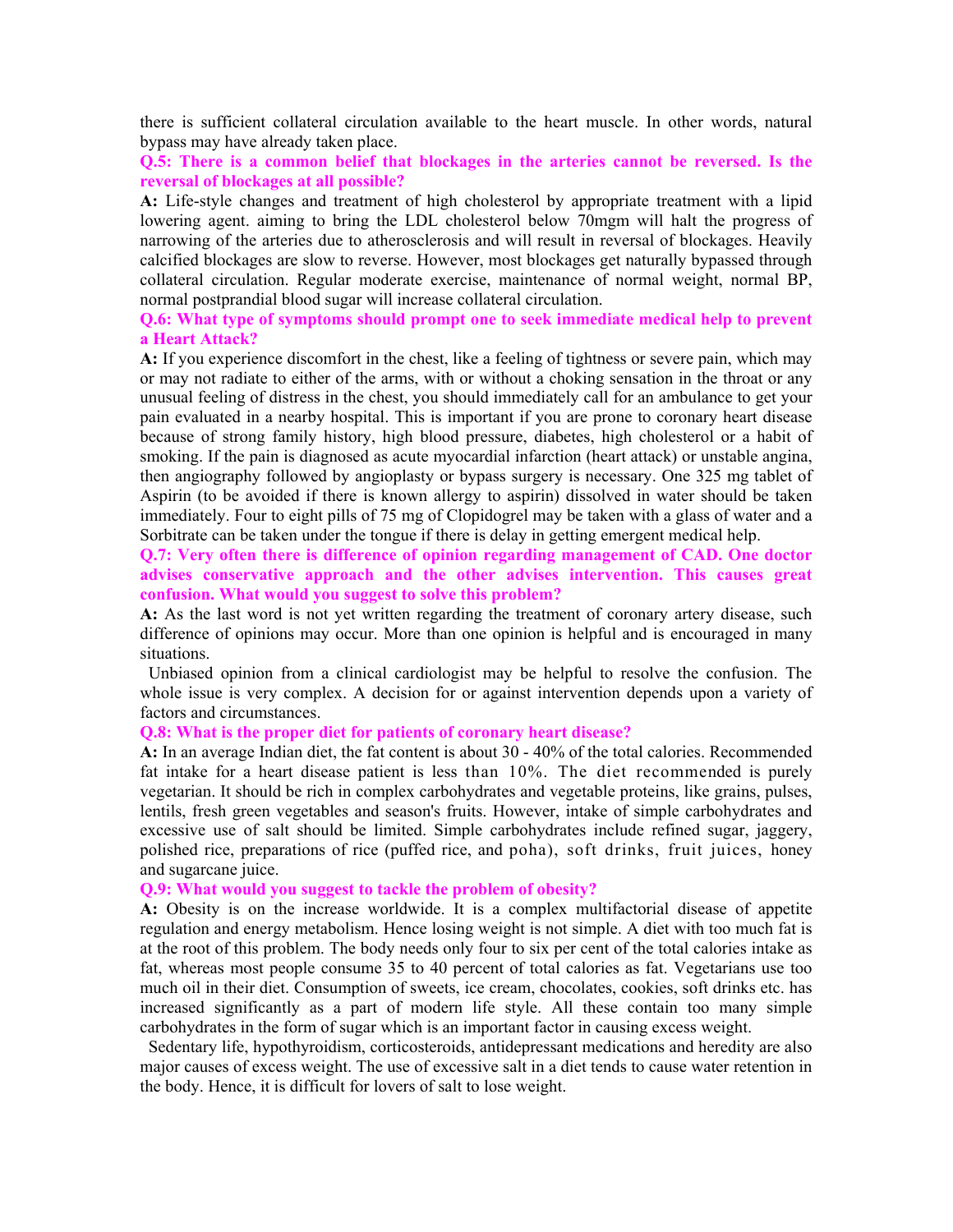Isolation also plays an important role in the cause of obesity. People try to fill their inner emptiness by overeating. Meditation calms down your body and mind to such an extent that you discover why you overeat. Prolonged rhythmic light exercise provides an opportunity for the body to burn fat as fuel. Research has further shown that regular light exercise reduces hunger.

 While counseling a person with gross obesity, one should have adequate patience and compassion. It should be explained that even a small reduction in weight leads to a large benefit in health.

**Q.10: What are the essential components of Universal Healing Program?** 

**A:** The program consists of: • Diet counseling • Moderate exercise like walking on a level surface for 30 to 40 minutes • Stretching and relaxation exercises leading to progressive deep relaxation,

i.e. Shavasana. • Meditation and visual imagery. • Group discussion with an emphasis on the sharing of feelings.

# **Q.11: Is Universal Healing Program an alternative to modern medical therapy of coronary artery disease?**

**A:** No. It does not replace modern medical therapy. It complements the mainstream approach and enhances the benefits of medications and interventions. It helps to achieve risk factor modification and life style changes essential for better long-term outcome in patients with coronary artery disease. In other words, it helps patients needing conservative as well as invasive treatment.

## **Q.12: What made you introduce UHP in your practice?**

**A:** While treating coronary heart disease patients and advising them to make lifestyle changes, like giving up smoking, giving up excessive use of alcohol, and losing weight, we felt that patients change their lifestyle out of fear of the disease, whereas practice of Universal Healing Program empowers them to change their lifestyle without a sense of deprivation and reduces the fear of disease; All studies related to coronary heart. disease done to date have shown conclusively that beta-blockers which reduce sympathetic activity are helpful in preventing heart attack. Beta-blockers only partially neutralize the harmful effects of increased mental & physical stress. UHP appears to be a beta-blocker par excellence. It helps to control all the harmful effects of stress and helps the therapeutic measures to prevent plaque rupture and plaque stabilization. It heals isolation, reduces hostility, self-centeredness and cynicism -- proven toxins to the heart and body as a whole. The program provides a successful cost-effective integral approach to management of coronary heart disease.

## **Q.13: In what way does the practice of Shavasana and Meditation help the coronary heart disease patient?**

**A:** Regular practice of Shavasana and Meditation helps the patient to experience his SOUL FORCE by quieting the activities of mind and body. The SOUL FORCE is common to all living creatures. This experience increases the inner strength of individual to change his lifestyle and face the stresses of life with equanimity.

## **Q 14: What will be your advice for healthy long life?**

**A:** Nutritious diet, pure drinking water, sunlight, and moderate exercises are important for our health. However equally important, or perhaps more vital, is to have the feeling of harmony in our heart. Harmony is the quality of Soul, which is the Source of our existence common to all of us. It is natural that harmony is disturbed very often during our life. Our health depends upon how soon we establish the feeling of harmony once again. Practice of Shavasana and Meditation by relaxing the body and calming the mind makes one experience the inner oneness of our existence and thus helps to reestablish harmony.

# **Q.15: What in your opinion is crucial in bringing about a successful outcome in treatment of coronary heart disease?**

**A:** Three conditions vital to the curing of any disease are: 1. The doctor's faith in himself to cure his patient.